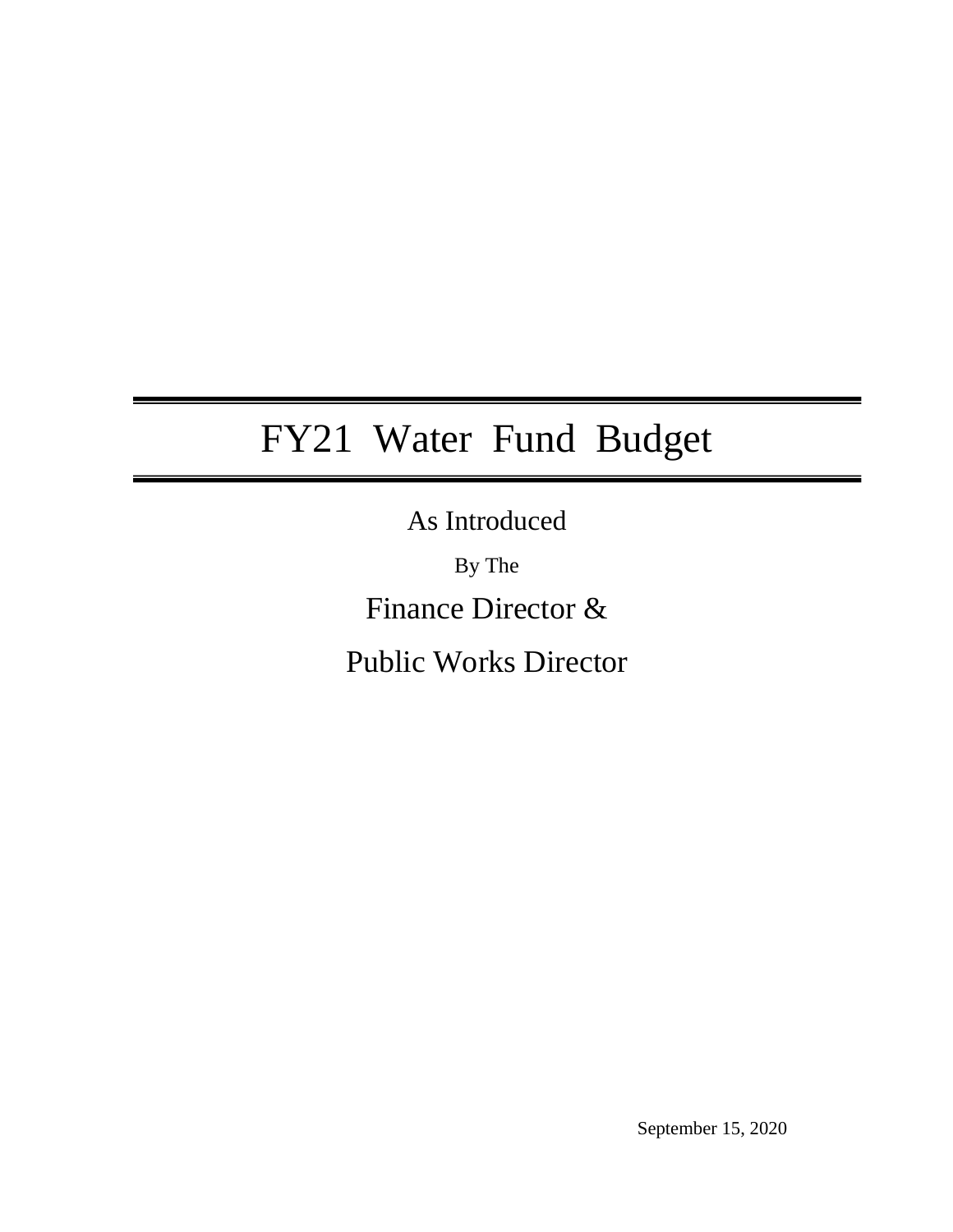# **FY 2021 Water Budget**

# **TABLE OF CONTENTS**

| <b>Introduction</b>                               | Page      |
|---------------------------------------------------|-----------|
| <b>Budget Summary and Detail Message</b>          | $1 - 7$   |
| Proposed Ordinance Change                         | 8         |
| <b>Financial Data – Line Items</b>                |           |
| <b>Income Statement Summary</b>                   | 9         |
| Revenues                                          | 10        |
| Expenses - Line Items                             | $11 - 14$ |
| <b>Capital Expenditures</b>                       | 15        |
| <b>List of Authorized Positions-Wages</b>         | 16        |
| <b>Charts &amp; Analysis</b>                      |           |
| Water Volume & Consumption Billed                 | 17        |
| Capital Investment & Net Cash Generated - History | 18        |
| Capital Improvements $-5$ year plan - \$ Summary  | 19        |
| 2017 Annual Drinking Water Program Water Quality  | $20 - 22$ |
| Customer Operating Sales & Volume Data            | 23        |
| <b>Water Rates</b>                                |           |
| <b>Calculation of Future Rate Increase</b>        | 24        |
| Water Rate Comparisons-Graph & Data Listing       | $25 - 26$ |
| History of Bar Harbor Minimum Charges             | 27        |
| <b>PUC Approved Bar Harbor Rates</b>              | 28-31     |
| <b>Debt Information</b>                           |           |
| Existing & New Debt Service Schedules             | $32 - 35$ |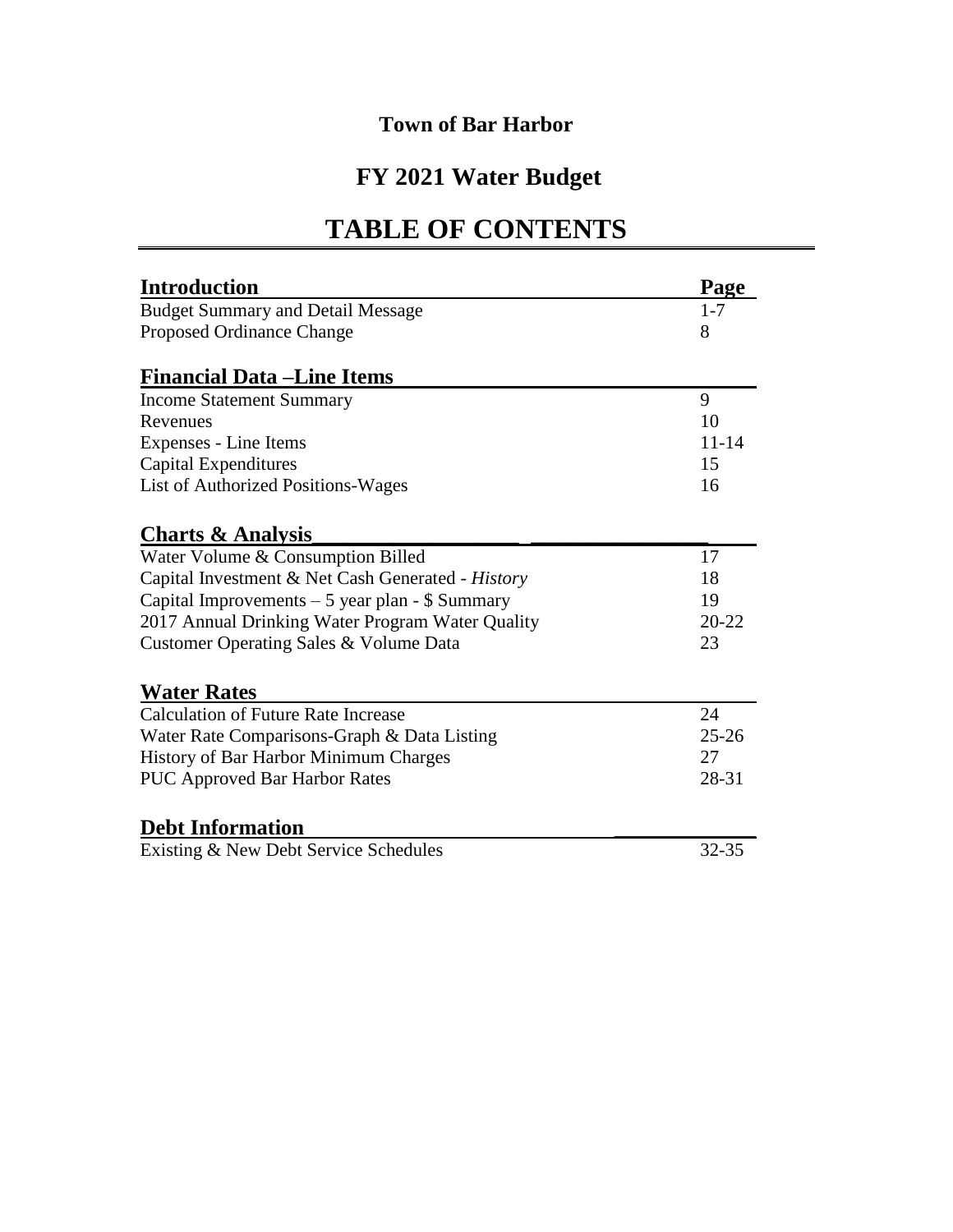# Memo

# **To: Town Councilors; Cornell Knight, Town Manager**

From: Stan Harmon, Finance Director

CC: Bethany Leavitt, Public Works Director; Jeff Van Trump, Superintendent

Date: 9/4/20

Re: Water Budget Message – FY2021 Water Budget

## **Summary**

This FY2021 budget for the Bar Harbor Water Division proposesthe following changes from last year's 2020 budget:

- **No rate increase for the 5th year in a row**
- **Gross capital expenditures projected at \$570,000, with no bonding**
- **A 1.3% budgeted decrease of anticipated revenues**
- **A 5.2% budgeted increase of operating expenses**

Revenues in FY21 are projected to be 1.3% lower than the FY20 budget and 4.6% lower than the projected FY20 results. Total operating expenses, including depreciation, over the 2020 budget are scheduled to increase by 5.2%. Capital spending is requested at \$570,000 covered by internally generated funds. The fiscal year just ending (FY20) projects a positive cash flow of approximately \$96,622, primarily because of deferred capital spending. Next year, we are budgeting for \$362,922 in cash drawn down because of increased capital spending.

# **Major Highlights to the Budget**

Besides capital investment, there is one major item that impacts the budget.

*The COV19 pandemic*. Because of the short term local negative economic impact on both residents and businesses, there is a recommendation to hold off a recommended increase to cover the day to day operating expenses. This delay of at least a year, however, will not negatively impact the Water Division's operations due to its healthy cash fund balance currently from previously deferred capital investment. Using the PUC rate case formula, shown elsewhere in this budget, that increase would be approximately 7%. There will most assuredly be a decrease in revenue and volume this year due to the delay in certain businesses opening up for the tourist season and a lower number of tourist visits.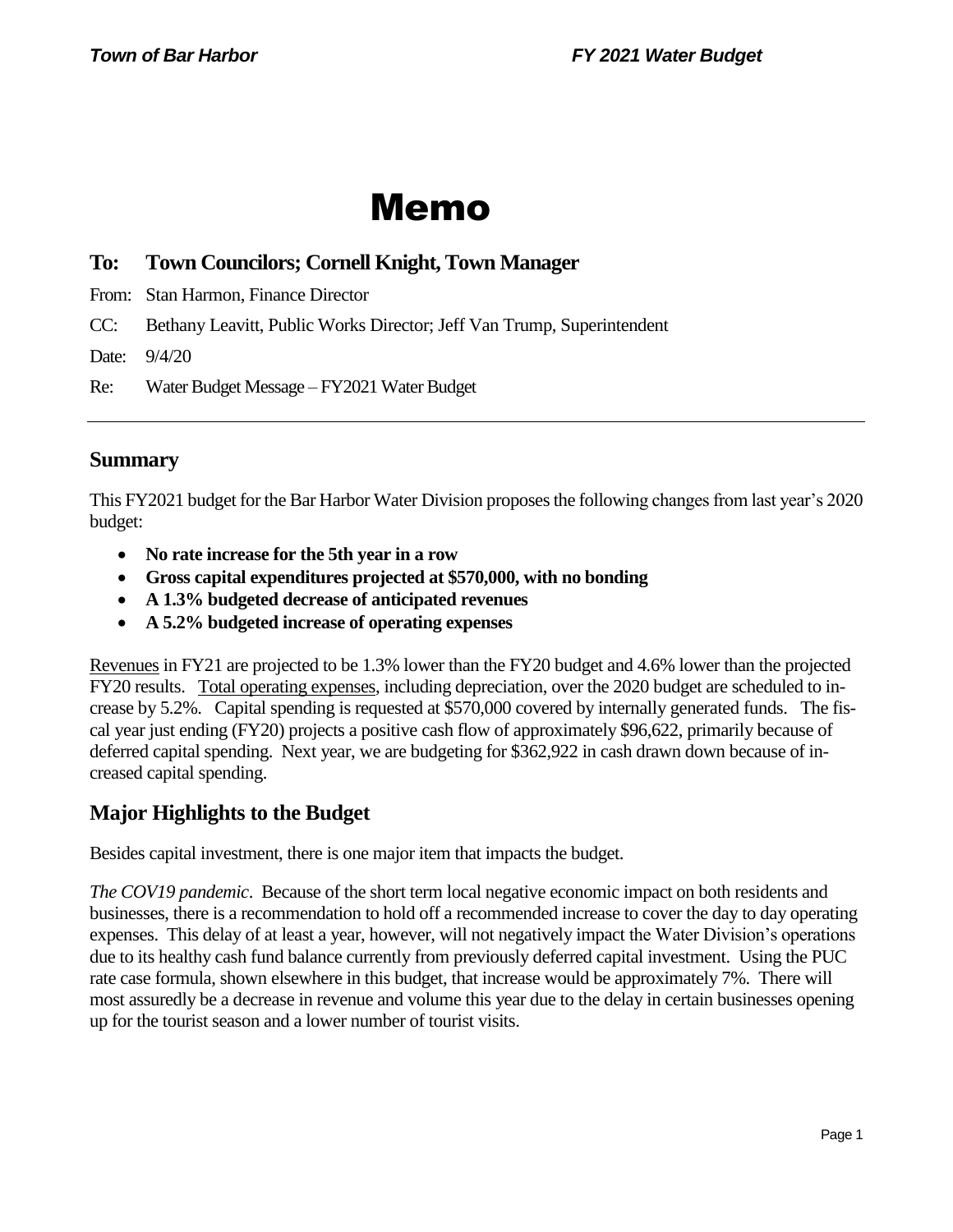#### *FY2021 Water Budget*

# **Statistical Infrastructure & Operational Data of the Water Division**

There are 1786 metered customers, of which 71%, or 1259 accounts, are classified as Residential. 25% of these total metered customers as well as 22% of the related revenue volume are seasonal customers, but all customers generally receive their bills quarterly. There are 97 customers related to non-metered sprinkler and private hydrant fire protection.

*Investment* in plant and infrastructure totals increased by \$8.9 million since the Town purchased the Water Company in 2001. The water *mains* in its service areas total 29.3 miles with distribution pipe sized from 1" to 16". Since 2001 the Division has invested in 9.3 miles of new mains while retiring 7.7 miles. Design capacity is approximately 2400 gallons per minute. 365 million gallons are sent through the transmission mains annually with about 15% unaccounted for; down from over 25% ten years ago. Jackson Lab represents 27% of the total measured volume for the utility and can run as high as 45% of the volume in the Winter quarter. The Lab generates 10% of the Water Division's total revenues and 14% of the metered revenues. The Jax Lab has been keeping close to their estimates of water usage (stable use, despite the Ellsworth facility coming on line). Management/Accounting administrative fees charged by the Town to the Water Division have remained relatively stable since 2001. The Water utility also pays the Town's General Fund (CIP) for 1/3 of the Public Works facility debt service costs for the use of the facility.The latest 2019 annual filing with the *Public Utilities Commission* provides additional detail operating data and is located on the State PUC website as well as the Town website under the Water Division of Public Works.

#### **Current Water Rates & Average Customer Bill** (no changes from last year)

- A minimum quarterly bill currently under this budget allowing 1200 cubic feet through a 5/8" meter of \$76.17 per quarter will remain at that level. Bar Harbor's typical quarterly average household charge for 2000 cubic feet currently is \$111.53, still below the average rate of \$114.84 for 15 selected comparable communities. As a comparison, the Town's sewer customers pay quarterly fees for *wastewater* usage of \$47.70 (for a minimum-allowing 600 cuft usage) and \$159.00 (2000 cuftfor a small family).
- *USDA-Rural Development*, the federal organization that provides grant and loan funds for qualifying utilities, has used a 2000 cubic feet per quarter standard to compare usage for a typical family household among all the utilities. At the current rates, 8000 cubic feet in annual water usage totals to \$446 per annum for a family of four in Bar Harbor or \$37.18 per month. Refer to pages 23-24 for other water utility rate comparisons.

#### **Volume**

This budget assumes respective decreases in volume of 1.5% from the FY 20 budget and a 2.5% decrease from the current FY 20 actual volume. The trend certainly has stabilized from the previous downtrends in the last few years, but the COV19 impact is perhaps only reflected as a moderate impact at this point, but all categories do show an expected decrease from FY20 actuals. Page 15 shows the trends of total annual water sales since 2015 in six month rolling averages which shows 7% more volume compared to 4.5 years ago. Ten years ago the Town billed approximately 55% of the water transmitted from Eagle Lake. However, by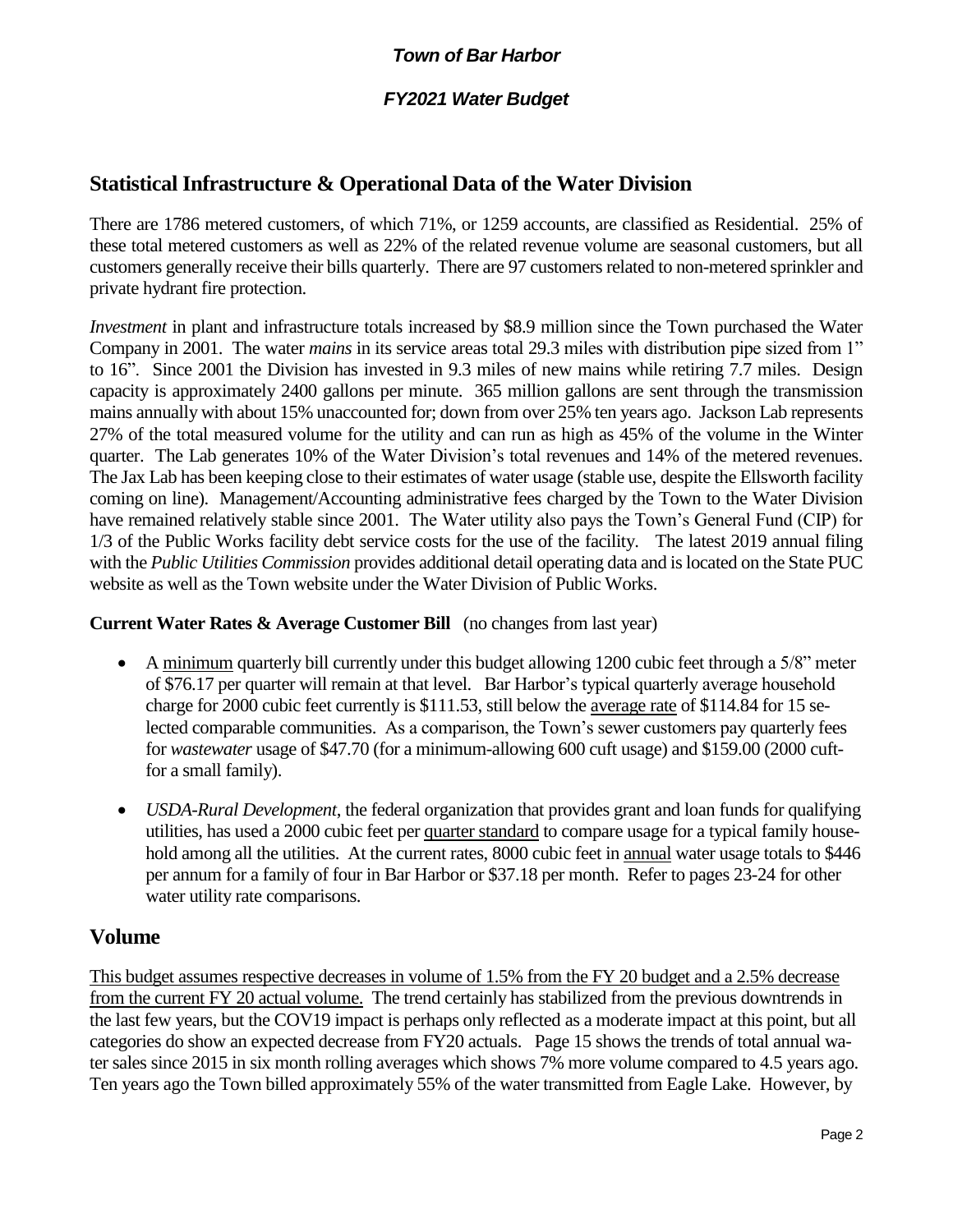### *FY2021 Water Budget*

2019, that percent increased to 72%, a gradual improvement over the years due primarily to its main replacement program, leak detection and the meter replacement program---meaning less water that is lost or unaccounted for. For budgeting, we continue to assume little change in water volume from JaxLab as they expand the use of its Ellsworth production facility. Their long term water use projections provided to the Town have shown generally level usage for the next few years.

# **Revenues**

The 2021 budget assumes a moderate expected decrease in gross revenue due to the impact of the pandemic, but we have the same rate structure compared to FY2020 estimated and the FY2020 budget, so the minimum in place quarterly and seasonal charges will soften the decrease. A dry or wet season (volume usage) is typically the largest factor in our fluctuation of revenues along with JaxLab mice production fluctuation being another significant factor. We bill in advance, with the excess billed in arrears, so the first indicator of anticipated lesser usage of this Spring due to COV19 through late June will be reflected in the July 1<sup>st</sup> billing. Since Water revenues are billed in advance, the FY20 positive results were not significantly impacted by COV19. For example, usage/volume of this past  $2<sup>nd</sup>$  quarter is not billed until the  $3<sup>rd</sup>$  quarter.

# **Operating Expenditures**

The proposed FY2021 water budget reflects a 4.9% overall increase in operating expenses over the FY '20 budget year and a 1.1% increase over this past year's estimated final expenses. Payroll and benefits, in total, are anticipated to reflect an 6.6% increase above last year's budget due mostly to health insurance costs. The budgeted wage increase is 3.0% (COLA), same as the General Fund employees.

#### **Major line item increases of \$1500 or more in projected cash expenses anticipated in FY2021 above last year's budget are as follows:**

- Benefits-All Accts **-#5200-#5290**, line items higher due to health insurance participation
- ContServ-CO2 Tank Rental -**#5336**, \$4,500 for fee increase
- ContServ-Software Access **-#5368**, \$4,500 for Water system model (50% cost to WW)
- Supplies-C02 -#**5426**, \$4,800 PH buffering agent, higher usage and pricing
- Supplies**-#5438**, \$1,500 general trends suggests a higher budget
- Rep&Maint-#5634, \$2,500 for plant equipment beginning to age
- Equipment-Computers **-#5700**, \$6,300 for computer and cell phones replacement
- Equipment-Operations -#**5704**, \$6,000 for battery powered pallet jack

\$2,200 for generator

\$4,000 for backup flometer elec. control panel

#### **What Were the Results of Actual FY20 Operating Expenses vs the FY20 Budget?**

The Water Division's FY'20 projected actual operating expense results is projected to end up 3.8% above the target of its 2020 spending budget this year. Three major areas adding to \$54,000+ overspending were depreciation-\$15,000 (non-cash), Benefits-\$14,000 and the balance of \$65,000+ for unanticipated repairs of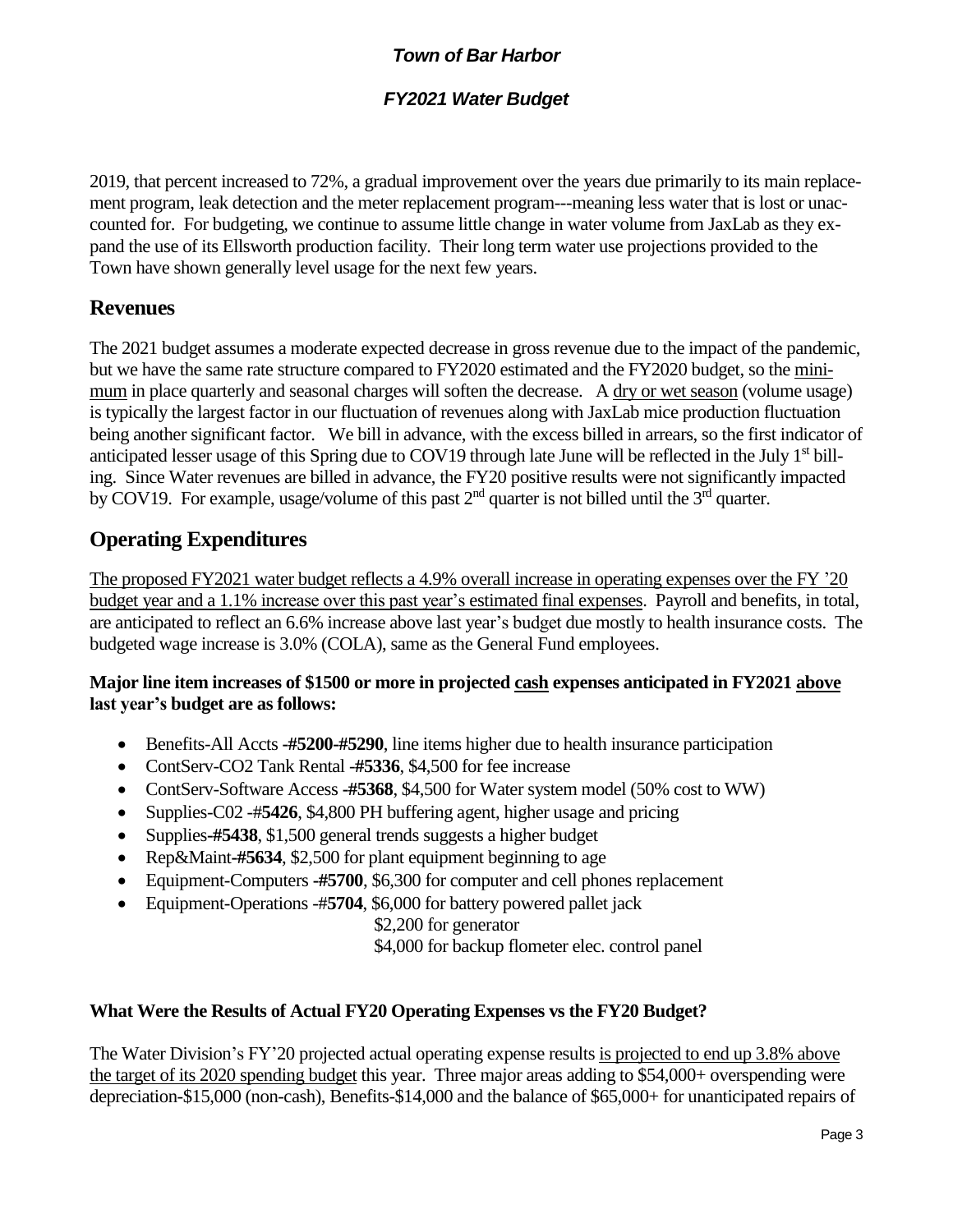### *FY2021 Water Budget*

Mains and services. Staff deferred its planned hydrant flow testing for \$9000 because these other expenses were trending higher than budget.

#### **Some of the major expense line items projected to exceed budget this year (FY20) include:**

- Benefits-MSRS Pension **-#5210**, \$3,852 due to lower budget estimates
- Benefits-HealthIns **-#5225**, \$8,885 due to higher participation levels
- Benefits-Health R.A. -**#5290**, \$2,590 due to participation levels
- ContrServ-CO2 Tank Rental -**#5336**, \$3,181 due to fee increase
- Supplies-CO2 **-#5426**, \$8,568 is due to pricing/usage
- Supplies-Operatng -#5438, \$5,700 due to higher spending trend
- Repairs & Mt-Building **-#5602**, \$2,800
- Reprs of Mains -**#5628**, \$36,540 for line breaks/leaks
- Reprs & Mt-Plant Eqpt **-#5634**, \$7,255 for aging equipment
- Reprs of Services -**#5650**, \$18,873 for service line breaks, leaks
- Reprs of Vehicles -**#5658**, \$2,749 for vehicle higher repairs
- Depreciation **-#6012**, \$14,507 for the added Rte#3 mains

#### **Public Fire Protection** (Hydrant Revenues)

Included in the budget revenue is the PUC mandated annual public fire protection amount authorized for the utility to charge the Town for its downtown fire protection. It was stated in prior budget hearings that it is formula driven, calculated by our rate case consultant in accordance with PUC standards in line with the State Statutes. A copy of that calculation is included in the Town's last rate case located on the Town website. The utility maintains 106 public hydrants in the downtown area out to Hulls Cove.

**Public Fire Protection History** - To provide public fire protection a utility generally must size its infrastructure 2 to 3 times larger. Variables within that formula include the estimated year round population as well as the total reported gallons pumped. However, the results do have an overall regulatory cap of 30% of total revenues that can be derived as public hydrant revenues—in Bar Harbor's situation, the last rate case determined that number to be \$585,604. This charge of \$585,604 to the Town's taxpayers is shown as an expense in the Town Budget and as revenue in this Water budget. These funds are used for the general operations of the Water Division, including debt service. All other revenues raised come from either specific user fees, or private fire protection (hydrants/sprinklers).

The Town in 2016 received an improved ISO (*Insurance Services Office*) rating, which over time may lower fire insurance premiums for home and business owners. The rating went from a 5/9 to a 4/4x rating which reflects the Town's continued measureable improvement in its fire department funding & operations (50% of the rating) and by its continued replacement of older mains and hydrants (40% of the rating), by measuring increasing peak flows towards a 3500 gpm target. These efforts contribute to improved fire response capability.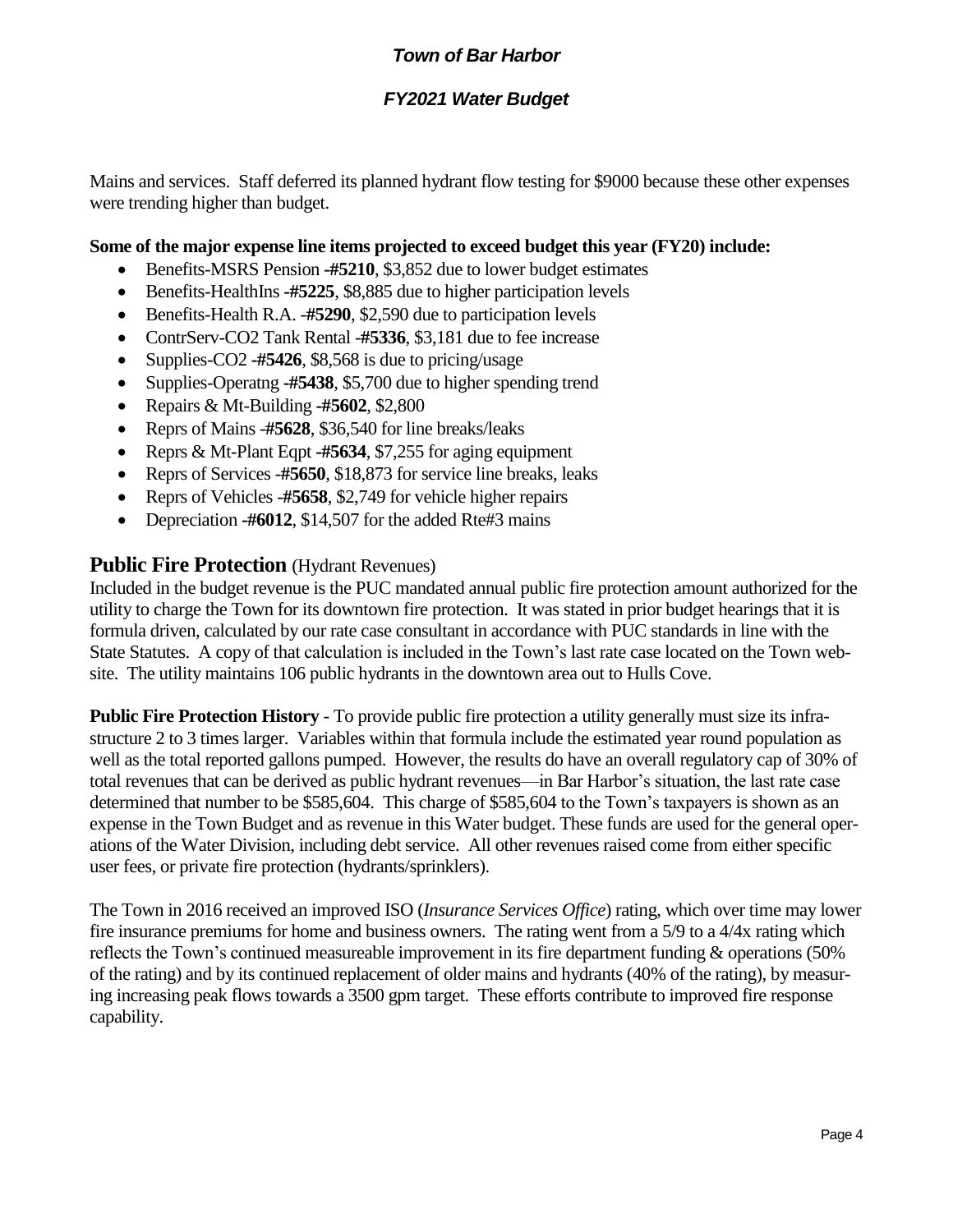### *FY2021 Water Budget*

# **Annual Drinking Water Quality Report**

This annual report by the Federal Safe Drinking Water Act is sent to all customers of the Water Division. There were no water quality violations in calendar 2019. Due to the continued exceptional water quality of our source, the surrounding protection of the watershed, the water system has a filtration waiver. Under the State's Safe Water Drinking Program, the water Division has both a type of chlorination and UV lighting to protect its supply. Fluoridation was added in 1964. Lime and CO2 treatment are also added for both PH control as well as pipe corrosion control.

# **Debt Service**

As of June 30, 2020, total principal in obligated debt for the water users stands at \$4,836,977, or approximately 24% of all direct debt obligations of the Town. In the FY2021 budget, the debt service is projected to be at \$716,000 or approximately 33% of the total annually revenues presently generated. All current debt is currently fully funded within the existing rate structure with interest rates ranging from 1.5% to 5%. The Town re-financed a 10 year old issue in April of this year and paid down \$40,000 of principal with most of the bond premium received.

**Future Debt—**the 5 year CIP spending plan shows \$1.4 million over the next four years that are likely to be borrowed to implement the recommendations outlined in the Master Plan as well as replace one pump station. This may impact the rates by 5%. There are projects that were postponed when the entire Consolidated Capital Plan was deferred to avoid new bonding for a certain period. This will likely change when the Consolidated Plan is reviewed once again in conjunction with new spending on Wastewater's CSO mitigation capital costs. The newly completed Water Master plan will also play a major role in future capital budgets and thus new bonding for large capital projects approved.

# **Capital Outlay**

The Town has invested \$8,921,358 *(72% from bonds*) on capital improvements since the purchase of the company in 2001. In fiscal year 2019/20 the Water division spent or committed \$270,114 for necessary capital investments. The proposed FY'21 capital budget requests \$570,000 and is funded by operating cash flow as well as cash reserves. The Water Division raises over \$200,000 per year available from its own cash flow for capital equipment and small project costs. In FY21 we anticipate drawing down available Fund Balance surplus to pay cash for the identified capital expenditures.

#### **FY 2021 Capital Spending (CIP) Recap**

| <b>Master Plan-</b> | \$10,000—Initial engineering evaluation-Eagle Lake outlet dam |
|---------------------|---------------------------------------------------------------|
| <b>Asset Mgt-</b>   | \$5,000—Asset Mgt software conversion                         |
| <b>Mains-</b>       | \$200,000—Addition to Ferry Terminal Pump Station             |
| <b>Mains-</b>       | \$230,000--Replacement for Hancock Street                     |
| <b>Mains-</b>       | \$40,000---Balance needed for Livingston Road                 |
| Hydrants-           | \$10,000---Annual hydrants replacement program                |
| <b>Services-</b>    | \$10,000—Service renewals not related to main replacements    |
| <b>Trucks-</b>      | \$37,000—Replace the 2012 truck                               |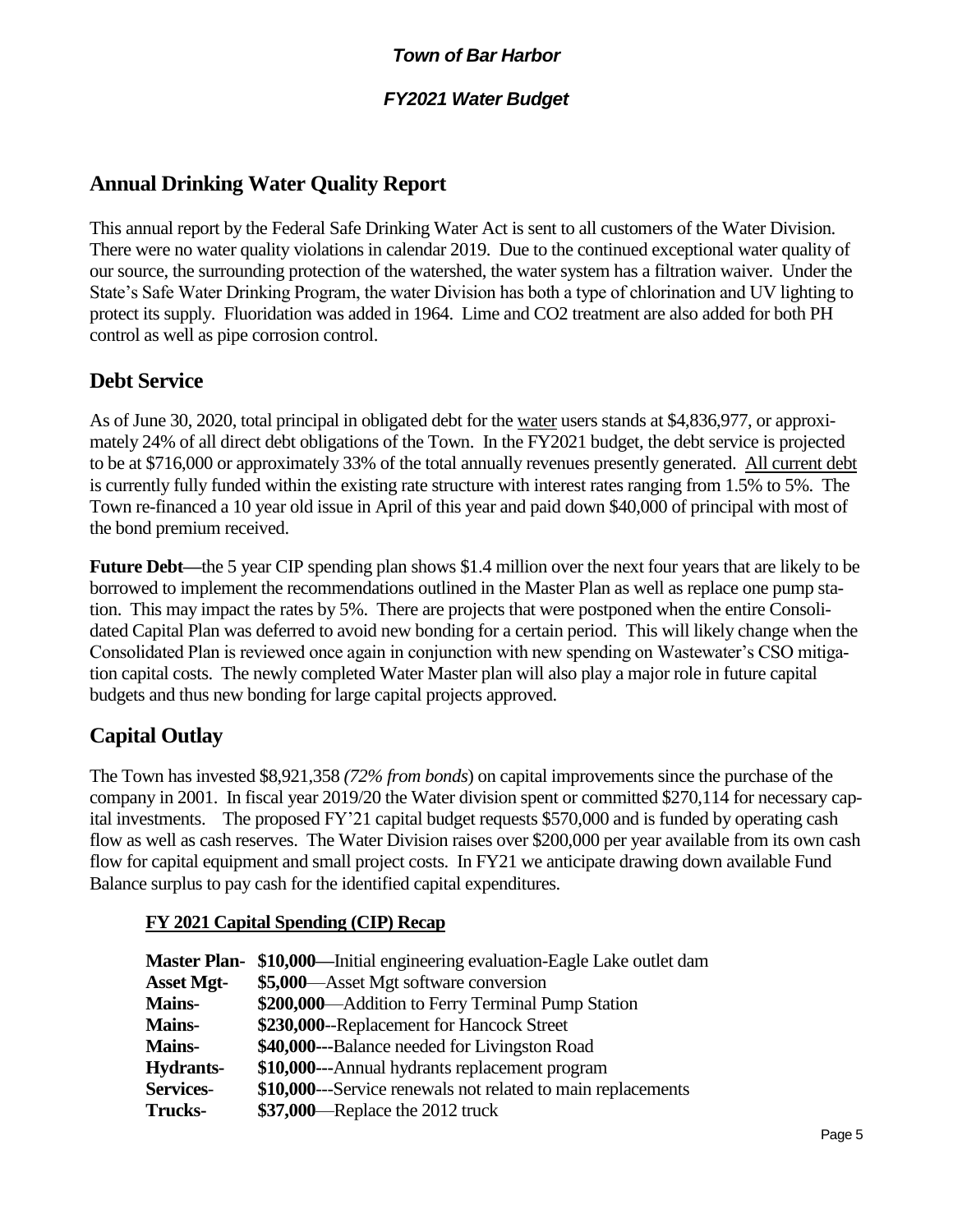#### *FY2021 Water Budget*

**Fiber Optics \$20,000**---Purchase of fiber run to Duck Brook, low est. **Contingency \$8,000-**--Reserve for unanticipated CIP needs

#### **\$570,000 Total FY21 CIP**

## **Working Capital/Cash Flow**

A common and simple method for measuring a minimum working capital formula for a utility that bills in advance is to use 3 months or 25% of annual operating expenses. This target calculates to approximately \$360,000 estimated requirement as of June 30, 2020. Since FY2010 the Division has been building up its own cash reserve. The cash balance at the end of this year is anticipated to be higher because of deferred capital spending and it is much healthier than in years past. The proposed budget projections show adding a positive net cash flow from FY2020 operations of \$96,622 (of which over half was sourced from refinancing a 10 year old bond) and there will be a drawdown of the cash reserves of \$362,922 in FY2021. In FY22, another drawdown of the higher reserves is anticipated for increased capital investment purposes.

#### **Future FY2022 Budget**

There is a preliminary discussion to recommend adding one person to the operating staff in FY22*.* This is due to coverage, more attention to meter monitoring/replacement, increase in GIS/GPS needs (system mapping) to locate and record below ground shut offs, gate valves, etc., focused on field maintenance of hydrants, valve and curb stops, full inventory & equipment electronic asset record keeping, increased regulatory requirements and the need to free up the Superintendent for more long-term planning, especially with the new Master Plan recommendations to implement. When the Town purchased the Water Company in 2001, there were 6 on staff. Currently, there are 5 personnel plus the Superintendent's time split with Wastewater, making  $5\frac{1}{2}$ . In addition, the age of the water system requires more input from Town staff to keep the system operating and well maintained.

#### **Water Master Plan**

The prior Water Master Plan was completed in April of 2005. Much of those recommendations have been funded and implemented. Staff hired engineers to update this plan in FY2019/20 to use as a continuing guide, a living document so to speak, to assist in long term planning, avoiding surprises in both capital and operational aspects of maintaining the efficient running of the water facility and to give general direction for budgeting priorities. This includes maintaining the *filtration waiver*, which if not renewed, would be very expensive for the ratepayers. This latest Master Plan was completed in December of 2019 by *Olver Associates* and was partially funded by a \$15,000 grant.

Items reviewed by the Master Plan were subjects focused on identifying bottle necks of constricted flow in the distribution system, water storage needs, documenting weaknesses of the system, help design equipment replacements and upgrades and work with the Town's *Comprehensive Plan* to investigate likely expansion opportunities in designated growth areas to relieve stress on the private well water resources. The Master Plan was completed in May of this year, and while priorities were recommended in the report, specific main improvements projects will require coordination with other department needs, such as Wastewater and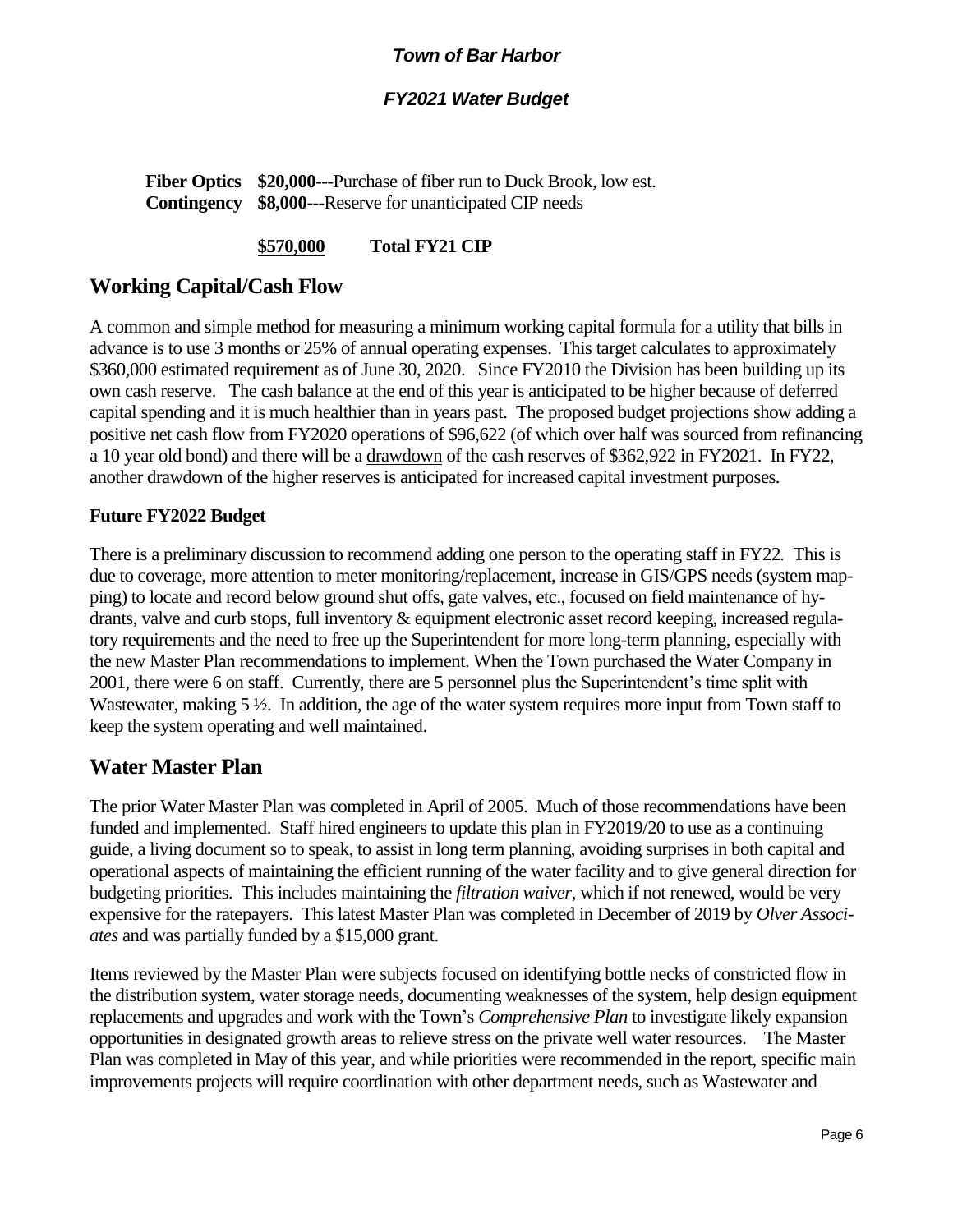## *FY2021 Water Budget*

Highway; and an inter-department project prioritization plan developed. This consolidated coordination allows funds from each department to be used wisely.

**Town Council Action** – The next step is for the Town Council to pass a motion to adopt the Water Budget and Ordinance, as proposed, *(or amended)* and schedule a public hearing on October \_\_\_\_,2020.